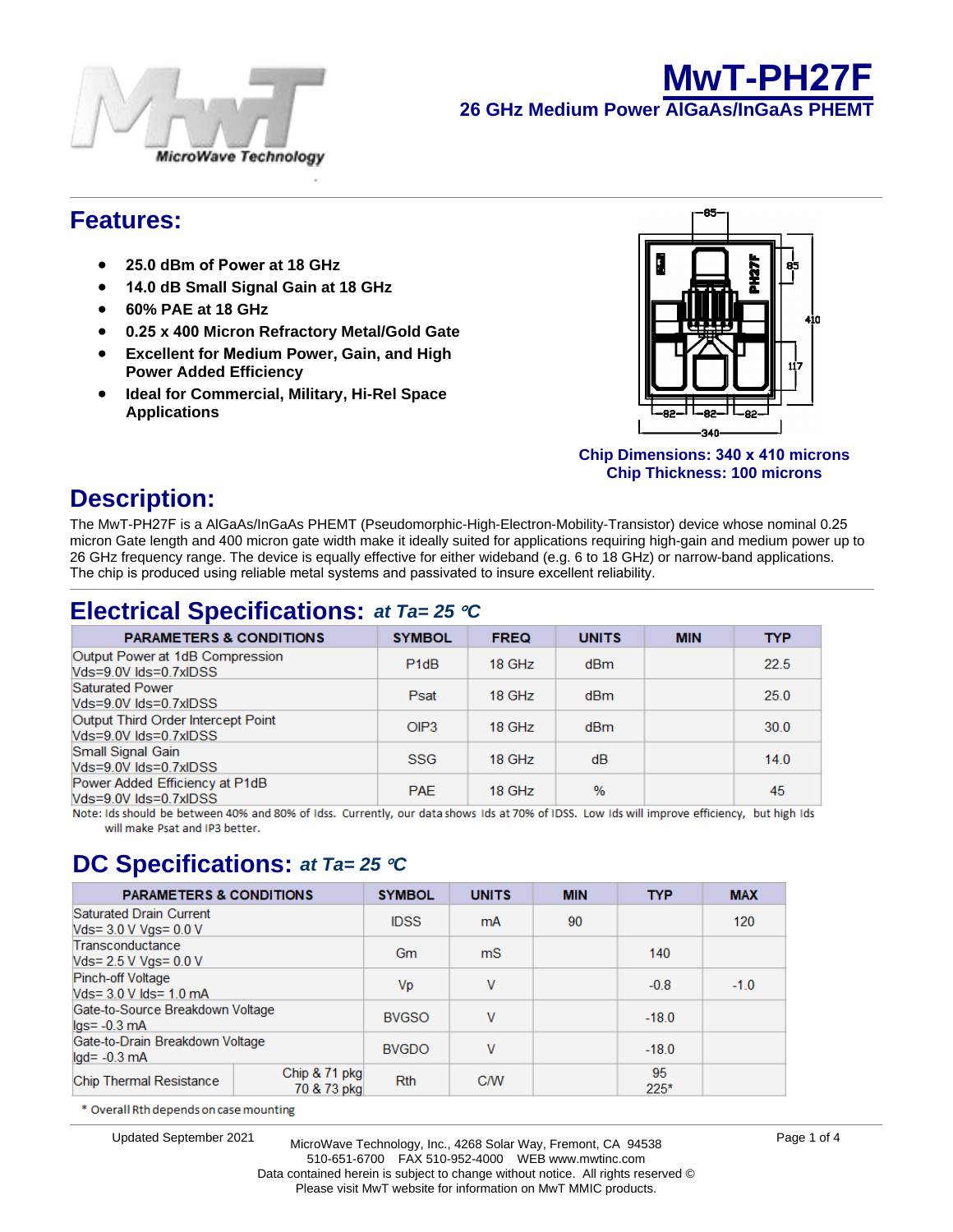



20



20

6

8

 $\overline{10}$ 

 $12$ 

 $14$ 

Input Power (dBm)

16

18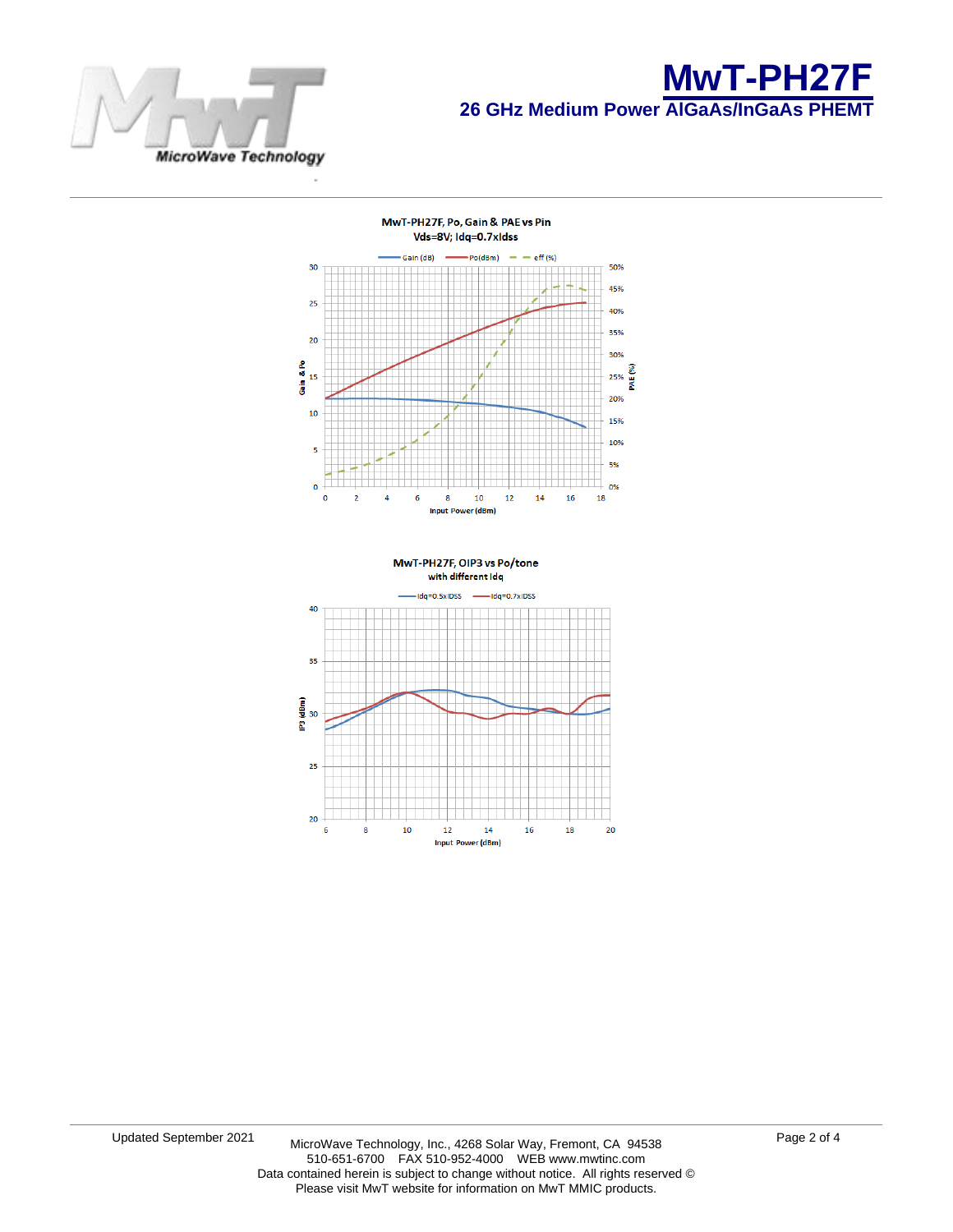





# **Absolute Maximum Rating**

| Symbol     | <b>Parameter</b>      | <b>Units</b> | <b>Cont Max1</b> | <b>Absolute Max2</b> |
|------------|-----------------------|--------------|------------------|----------------------|
| <b>VDS</b> | Drain to Source Volt. | $\lambda$    | 8.0              | 8.5                  |
| Tch        | Channel Temperature   | °C           | $+150$           | $+175$               |
| Tst        | Storage Temperature   | $^{\circ}C$  | $-65$ to $+150$  | $+175$               |
| Pin        | <b>RF Input Power</b> | mW           | 130              | 200                  |

#### **Notes:**

**1.** Exceeding any one of these limits in continuous operation may reduce the mean-time- to-failure below the design goal.

**2.** Exceeding any one of these limits may cause permanent damage.